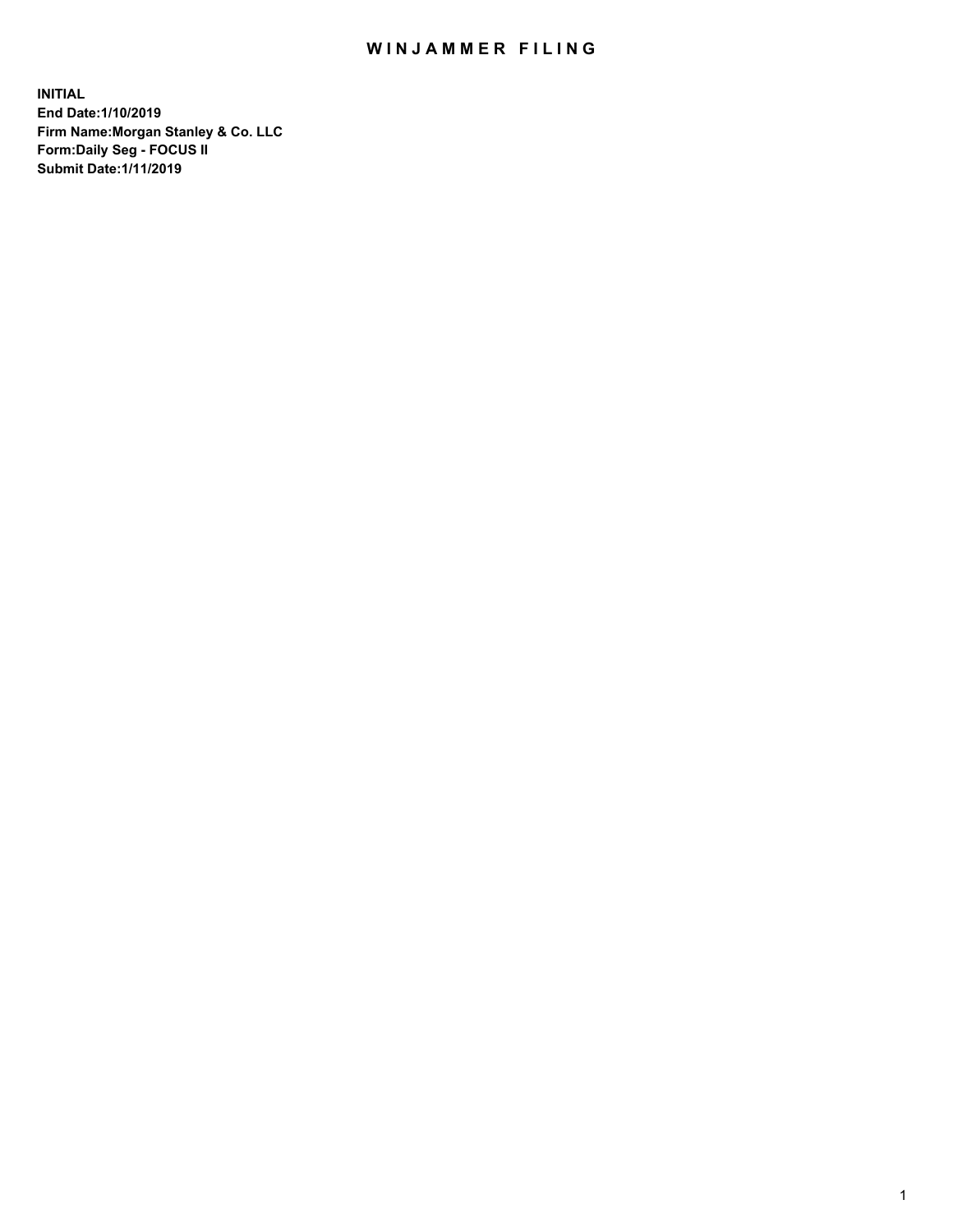**INITIAL End Date:1/10/2019 Firm Name:Morgan Stanley & Co. LLC Form:Daily Seg - FOCUS II Submit Date:1/11/2019 Daily Segregation - Cover Page**

| Name of Company                                                                                                                                                                                                                                                                                                                | Morgan Stanley & Co. LLC                               |
|--------------------------------------------------------------------------------------------------------------------------------------------------------------------------------------------------------------------------------------------------------------------------------------------------------------------------------|--------------------------------------------------------|
| <b>Contact Name</b>                                                                                                                                                                                                                                                                                                            | <b>Ikram Shah</b>                                      |
| <b>Contact Phone Number</b>                                                                                                                                                                                                                                                                                                    | 212-276-0963                                           |
| <b>Contact Email Address</b>                                                                                                                                                                                                                                                                                                   | Ikram.shah@morganstanley.com                           |
| FCM's Customer Segregated Funds Residual Interest Target (choose one):<br>a. Minimum dollar amount: ; or<br>b. Minimum percentage of customer segregated funds required:% ; or<br>c. Dollar amount range between: and; or<br>d. Percentage range of customer segregated funds required between:% and%.                         | 280,000,000<br><u>0</u><br><u>0 0</u><br>0 Q           |
| FCM's Customer Secured Amount Funds Residual Interest Target (choose one):<br>a. Minimum dollar amount: ; or<br>b. Minimum percentage of customer secured funds required:%; or<br>c. Dollar amount range between: and; or<br>d. Percentage range of customer secured funds required between:% and%.                            | 140,000,000<br><u>0</u><br><u>00</u><br>0 <sub>0</sub> |
| FCM's Cleared Swaps Customer Collateral Residual Interest Target (choose one):<br>a. Minimum dollar amount: ; or<br>b. Minimum percentage of cleared swaps customer collateral required:% ; or<br>c. Dollar amount range between: and; or<br>d. Percentage range of cleared swaps customer collateral required between:% and%. | 92,000,000<br><u>0</u><br><u>00</u><br>0 <sub>0</sub>  |

Attach supporting documents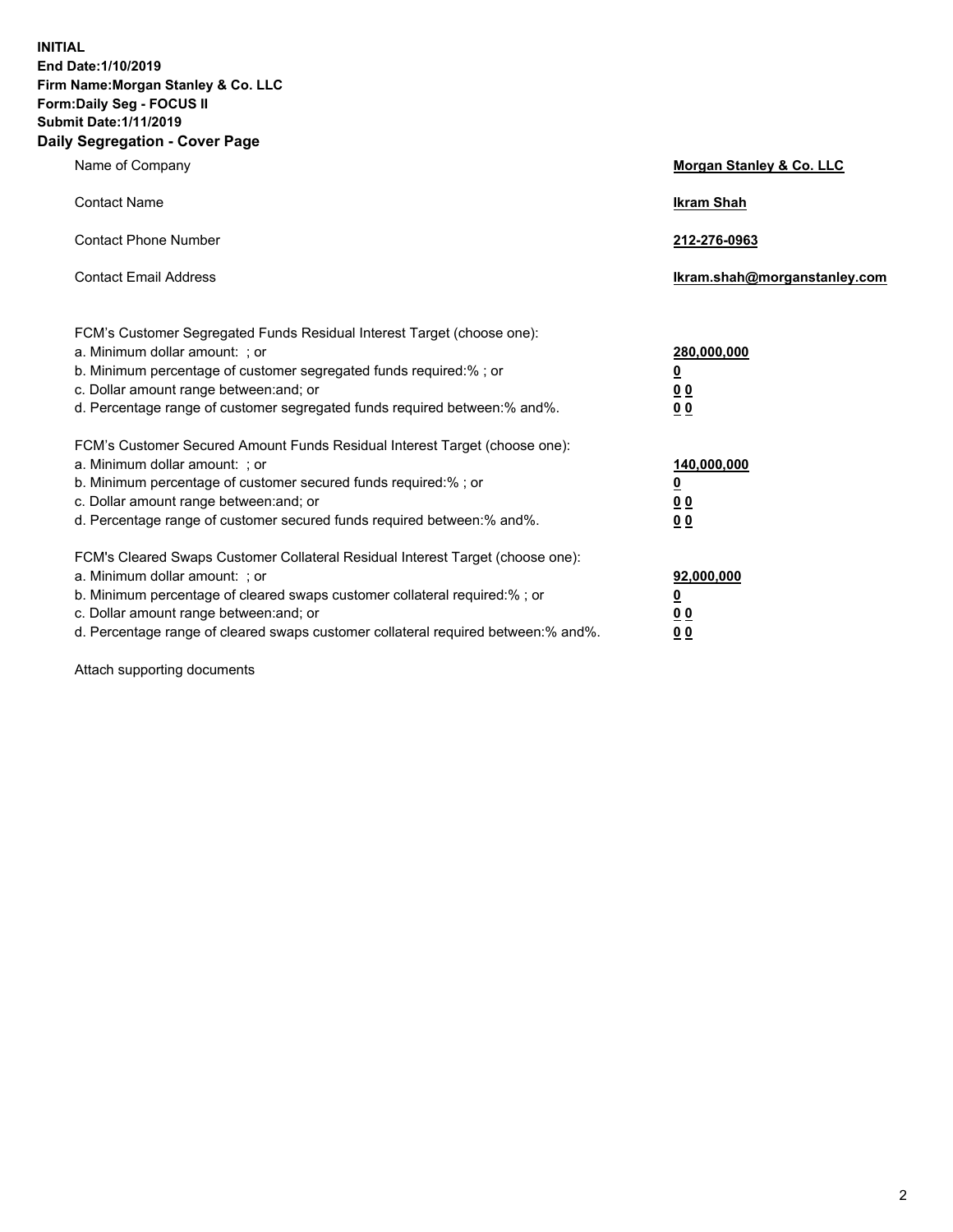## **INITIAL End Date:1/10/2019 Firm Name:Morgan Stanley & Co. LLC Form:Daily Seg - FOCUS II Submit Date:1/11/2019 Daily Segregation - Secured Amounts**

Foreign Futures and Foreign Options Secured Amounts Amount required to be set aside pursuant to law, rule or regulation of a foreign government or a rule of a self-regulatory organization authorized thereunder 1. Net ledger balance - Foreign Futures and Foreign Option Trading - All Customers A. Cash **3,441,641,961** [7315] B. Securities (at market) **2,086,009,696** [7317]

- 2. Net unrealized profit (loss) in open futures contracts traded on a foreign board of trade **-449,401,469** [7325]
- 3. Exchange traded options
	- a. Market value of open option contracts purchased on a foreign board of trade **5,017,119** [7335]
	- b. Market value of open contracts granted (sold) on a foreign board of trade **-4,591,851** [7337]
- 4. Net equity (deficit) (add lines 1. 2. and 3.) **5,078,675,456** [7345]
- 5. Account liquidating to a deficit and account with a debit balances gross amount **181,749,981** [7351] Less: amount offset by customer owned securities **-180,029,616** [7352] **1,720,365**
- 6. Amount required to be set aside as the secured amount Net Liquidating Equity Method (add lines 4 and 5)
- 7. Greater of amount required to be set aside pursuant to foreign jurisdiction (above) or line 6.

## FUNDS DEPOSITED IN SEPARATE REGULATION 30.7 ACCOUNTS

- 1. Cash in banks
	- A. Banks located in the United States **81,146,582** [7500]
	- B. Other banks qualified under Regulation 30.7 **1,076,532,919** [7520] **1,157,679,501**
- 2. Securities
	- A. In safekeeping with banks located in the United States **251,227,741** [7540]
	- B. In safekeeping with other banks qualified under Regulation 30.7 **0** [7560] **251,227,741** [7570]
- 3. Equities with registered futures commission merchants
	-
	- B. Securities **0** [7590]
	- C. Unrealized gain (loss) on open futures contracts **-128,160** [7600]
	- D. Value of long option contracts **0** [7610]
- E. Value of short option contracts **0** [7615] **6,517,607** [7620]
- 4. Amounts held by clearing organizations of foreign boards of trade
	- A. Cash **0** [7640]
	- B. Securities **0** [7650]
	- C. Amount due to (from) clearing organization daily variation **0** [7660]
	- D. Value of long option contracts **0** [7670]
	- E. Value of short option contracts **0** [7675] **0** [7680]
- 5. Amounts held by members of foreign boards of trade
	-
	-
	- C. Unrealized gain (loss) on open futures contracts **-449,273,309** [7720]
	- D. Value of long option contracts **5,017,119** [7730]
	- E. Value of short option contracts **-4,591,851** [7735] **3,855,645,260**
- 6. Amounts with other depositories designated by a foreign board of trade **0** [7760]
- 7. Segregated funds on hand **0** [7765]
- 8. Total funds in separate section 30.7 accounts **5,271,070,109** [7770]
- 9. Excess (deficiency) Set Aside for Secured Amount (subtract line 7 Secured Statement Page 1 from Line 8)
- 10. Management Target Amount for Excess funds in separate section 30.7 accounts **140,000,000** [7780]
- 11. Excess (deficiency) funds in separate 30.7 accounts over (under) Management Target **50,674,288** [7785]

**0** [7305]

[7354] **5,080,395,821** [7355]

**5,080,395,821** [7360]

[7530]

A. Cash **6,645,767** [7580]

 A. Cash **2,469,711,347** [7700] B. Securities **1,834,781,954** [7710] [7740] **190,674,288** [7380]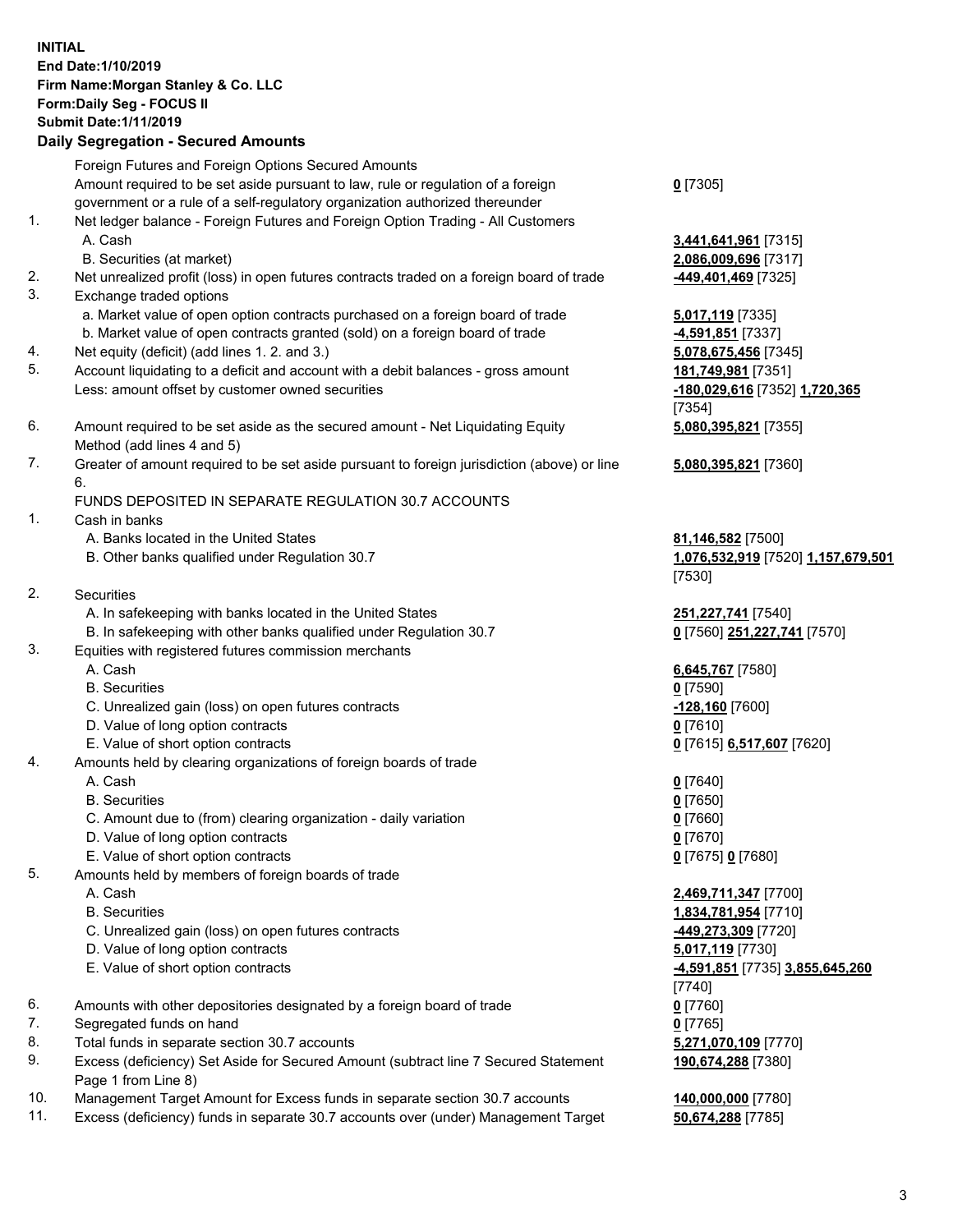**INITIAL End Date:1/10/2019 Firm Name:Morgan Stanley & Co. LLC Form:Daily Seg - FOCUS II Submit Date:1/11/2019 Daily Segregation - Segregation Statement** SEGREGATION REQUIREMENTS(Section 4d(2) of the CEAct) 1. Net ledger balance A. Cash **8,254,347,701** [7010] B. Securities (at market) **6,178,708,251** [7020] 2. Net unrealized profit (loss) in open futures contracts traded on a contract market **2,295,471,450** [7030] 3. Exchange traded options A. Add market value of open option contracts purchased on a contract market **270,584,123** [7032] B. Deduct market value of open option contracts granted (sold) on a contract market **-352,935,139** [7033] 4. Net equity (deficit) (add lines 1, 2 and 3) **16,646,176,386** [7040] 5. Accounts liquidating to a deficit and accounts with debit balances - gross amount **273,542,629** [7045] Less: amount offset by customer securities **-270,321,957** [7047] **3,220,672** [7050] 6. Amount required to be segregated (add lines 4 and 5) **16,649,397,058** [7060] FUNDS IN SEGREGATED ACCOUNTS 7. Deposited in segregated funds bank accounts A. Cash **4,760,720,670** [7070] B. Securities representing investments of customers' funds (at market) **0** [7080] C. Securities held for particular customers or option customers in lieu of cash (at market) **656,216,664** [7090] 8. Margins on deposit with derivatives clearing organizations of contract markets A. Cash **6,158,385,241** [7100] B. Securities representing investments of customers' funds (at market) **0** [7110] C. Securities held for particular customers or option customers in lieu of cash (at market) **5,522,491,587** [7120] 9. Net settlement from (to) derivatives clearing organizations of contract markets **-44,433,840** [7130] 10. Exchange traded options A. Value of open long option contracts **270,584,123** [7132] B. Value of open short option contracts **-352,935,139** [7133] 11. Net equities with other FCMs A. Net liquidating equity **9,279,047** [7140] B. Securities representing investments of customers' funds (at market) **0** [7160] C. Securities held for particular customers or option customers in lieu of cash (at market) **0** [7170] 12. Segregated funds on hand **0** [7150] 13. Total amount in segregation (add lines 7 through 12) **16,980,308,353** [7180] 14. Excess (deficiency) funds in segregation (subtract line 6 from line 13) **330,911,295** [7190]

- 15. Management Target Amount for Excess funds in segregation **280,000,000** [7194]
- 16. Excess (deficiency) funds in segregation over (under) Management Target Amount Excess

**50,911,295** [7198]